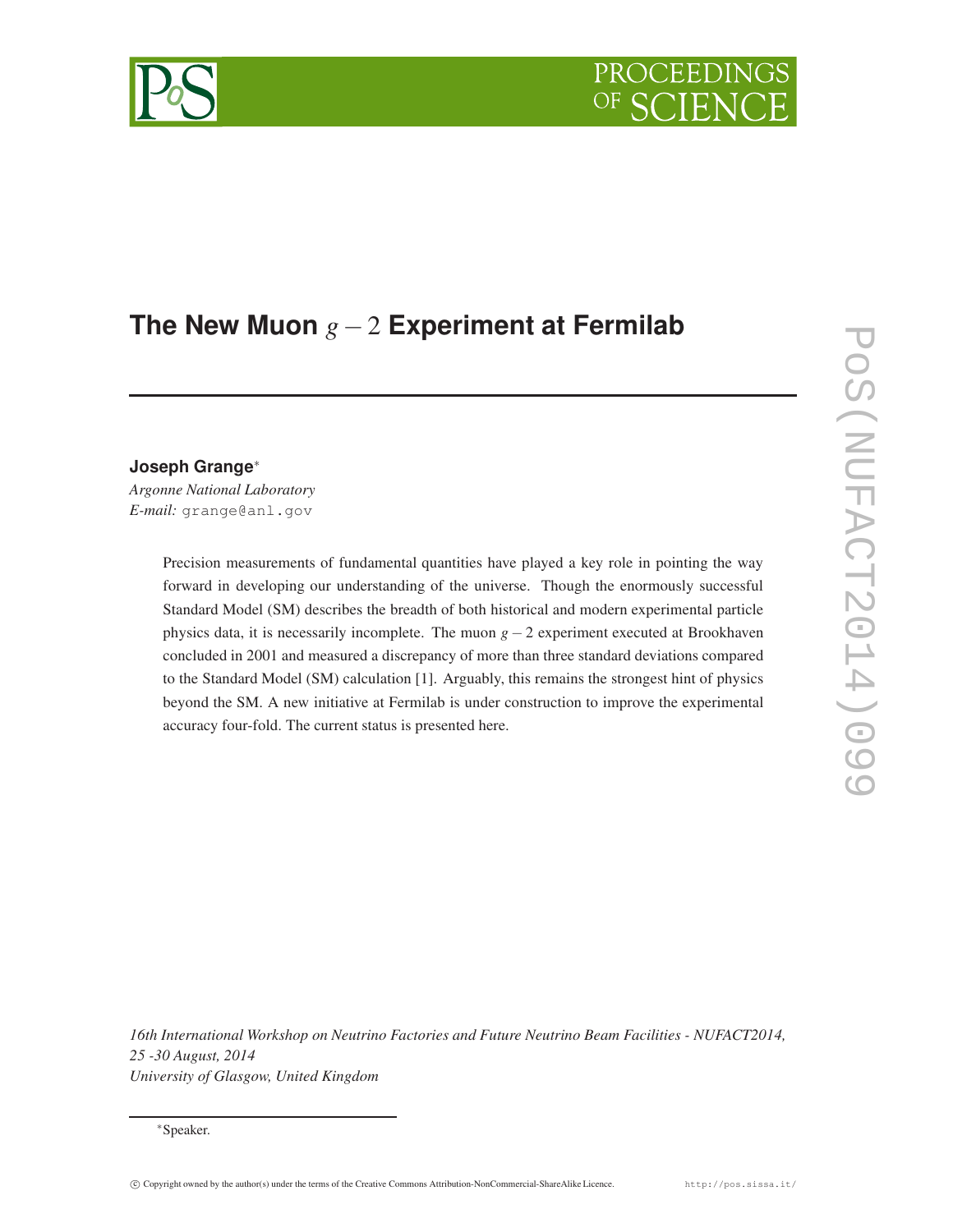



**Figure 1:** Feynmann diagrams for  $g=2$  (a), the Schwinger term (b), and the first-order hadronic vacuum polarization contribution (c).

# 1. Introduction and *g*−2 theoretical value

Any spin-1/2 charged particle has an intrinsic magnetic moment  $\vec{\mu}$  that is aligned with its spin vector  $\vec{s}$ :

$$
\vec{\mu} = g\left(\frac{q}{2m}\right)\vec{s},\tag{1.1}
$$

where  $q(m)$  is the particle's charge (mass), and  $q$  is the gyromagnetic factor discussed here.

During the birth of quantum mechanics, P. A. M. Dirac predicted  $g = 2$  for non-composite particles [2]. As an example of the insight afforded by his description, measurements of  $\sim$  5.6 and −3.8 for the proton and neutron magnetic moments, respectively, yielded the first evidence of nucleon substructure. However, while accurate in general to better than 1% for fundamental particles, the theory was incomplete. A large discrepancy between its prediction and a measurement of the hydrogen hyperfine structure some decades later [3] prompted work by J. Schwinger that ultimately resolved this disagreement and initiated the field of QED [4]. The interactions between virtual particles and the real particle perturb its gyromagnetic factor *g* at the ∼ 0.1% level for electrons and muons. The perturbation is dominantly due to electromagnetic single photon exchange (Figure 1(b)), but the exact value is sensitive to all such allowed interactions. The measurement and subsequent explanation of the magnetic moment of various particles has already significantly reduced our ignorance of the quantum world, and so tests of this quantity with increasing precision are well-motivated to search for physics beyond the SM. The muon *g*−2 value was measured most recently at Brookhaven National Laboratory (BNL), where a discrepancy of more than three standard deviations was found [1]. A new experiment at Fermilab aims to perform a measurement four times more accurate to determine if this disagreement is due to new physics.

The first order QED term, so-called the Schwinger term,  $\alpha/\alpha \sim 10^{-3}$  (Figure 1(b)) dominates the deviation of the magnetic moment from two. The overall QED contribution to *g* has been calculated with high precision up to 10<sup>th</sup> order interactions [5]. It is the hadronic diagrams (Figure 1(c)) that dominate the overall theory uncertainty [6], as parts of its evaluation are based on experimental data or is model dependent. The current status of the muon *g* − 2 theoretical value contributions is summarized in Table 1, where the anomalous moment is recast into units of  $a_{\mu} \equiv s^{-2/2}$ . The total uncertainty on this prediction is comparable in size with the recent muon *g*−2 experimental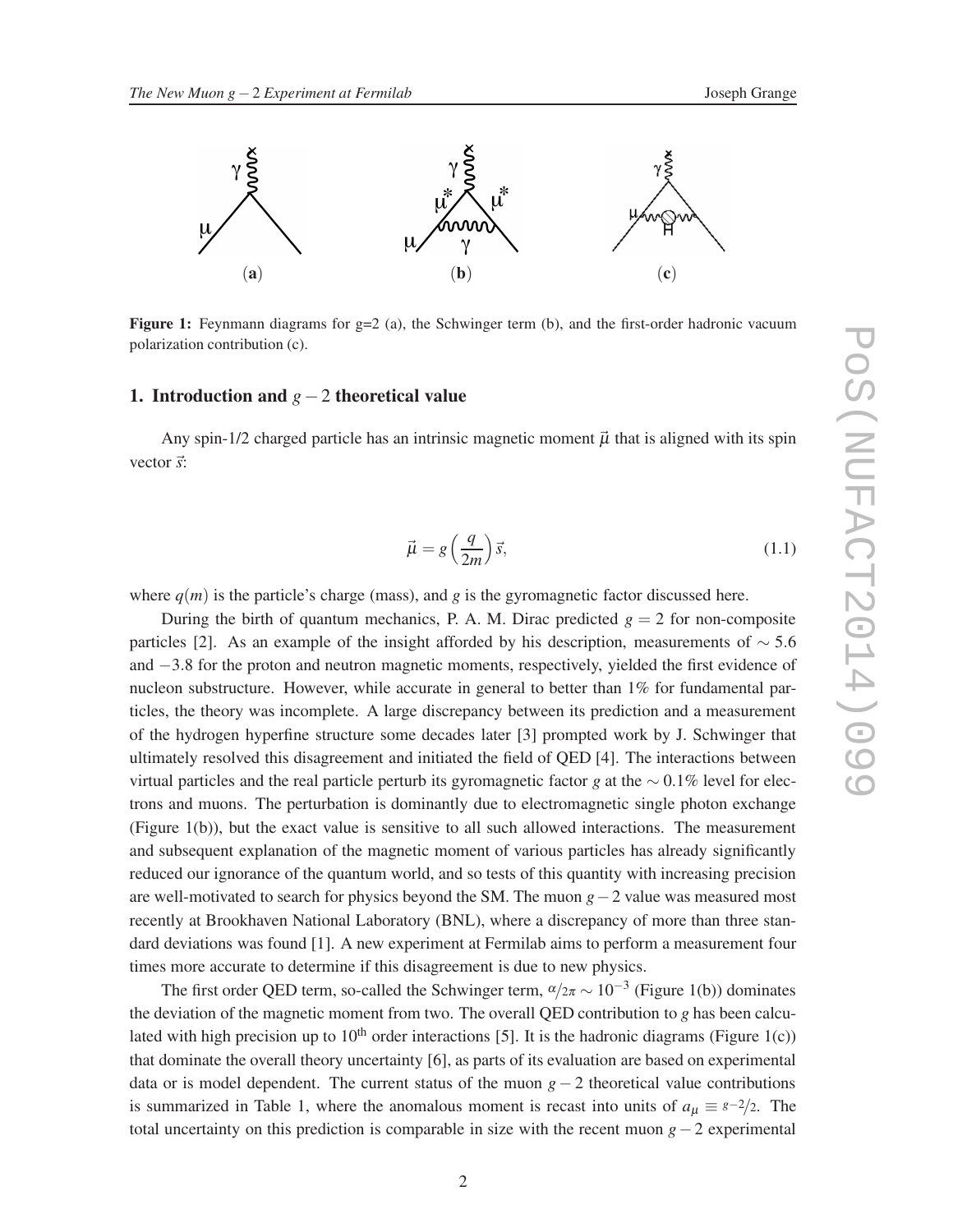uncertainty. Therefore, future experimental improvements must be accompanied by simultaneous theoretical uncertainty reductions to maximize the sensitivity to new physics. On the timescale of the experiment, the theory is expected to improve by ∼30% compared to the current uncertainty [9].

**Table 1:** Summary of the Standard-Model contributions to the muon anomaly  $a_{\mu} \equiv s^{-2/2}$ . The lowest order (lo) of hadronic vacuum polarization (HVP) contribution is limited by experimental data, while the hadronic light-by-light (HLbL) term is heavily model dependent. Both of these terms are expected to be known more accurately on the timescale of the Fermilab muon *g*−2 experimental results.

| Contribution              | $a_{\mu}$ (× 10 <sup>-11</sup> ) UNITS                                                           |
|---------------------------|--------------------------------------------------------------------------------------------------|
| QED $(\gamma + \ell)$ [5] | $116584718.951 \pm 0.077$                                                                        |
| $HVP(10)$ [6]             | $6949 \pm 43$                                                                                    |
| $HLbL$ [7]                | $105 + 26$                                                                                       |
| EW [8]                    | $153.6 \pm 1.0$                                                                                  |
| Total SM [6]              | $116591802 \pm 42_{\text{H-LO}} \pm 26_{\text{H-HO}} \pm 2_{\text{other}} (\pm 49_{\text{tot}})$ |

#### 2. Experimental overview

Under the influence of a magnetic field  $\vec{B}$ , a muon will exhibit two important behaviors. Kinematically, its momentum will rotate  $\left(\frac{d\vec{p}}{dt} = e\vec{v} \times \vec{B}\right)$ :

$$
\omega_c = \frac{eB}{\gamma mc},\tag{2.1}
$$

where  $\omega_c$  is the cyclotron frequency. Continual momentum rotation allows for muon storage. The second important behavior is the Larmor precession of its spin vector due to torque provided by the magnetic field  $\left(\frac{d\vec{s}}{dt} = \vec{\mu} \times \vec{B}\right)$ :

$$
\omega_s = \frac{g_\mu eB}{2mc} + (1 - \gamma) \frac{eB}{\gamma mc},\tag{2.2}
$$

where <sup>ω</sup>*<sup>s</sup>* is the spin rotation frequency. As is the case for the *g*− 2 experiment, the second term in  $\omega$ <sub>s</sub> (Thomas precession) is appropriate for a rotating inertial system. Assuming the velocity is entirely perpendicular to the magnetic field, the measurable difference of the two quantities  $\omega_s$  and  $\omega_c$  is directly sensitive to the muon anomaly  $a_\mu$ :

$$
\omega_a \equiv \omega_s - \omega_c = a_\mu \frac{qB}{m}.\tag{2.3}
$$

In the present experimental context where the source of naturally polarized muons originate from decay-in-flight pions, a static electric field inside the storage ring is employed to enforce vertical containment. This modifies the precession of the anomalous magnetic moment frequency (Eq. 2.3) to read: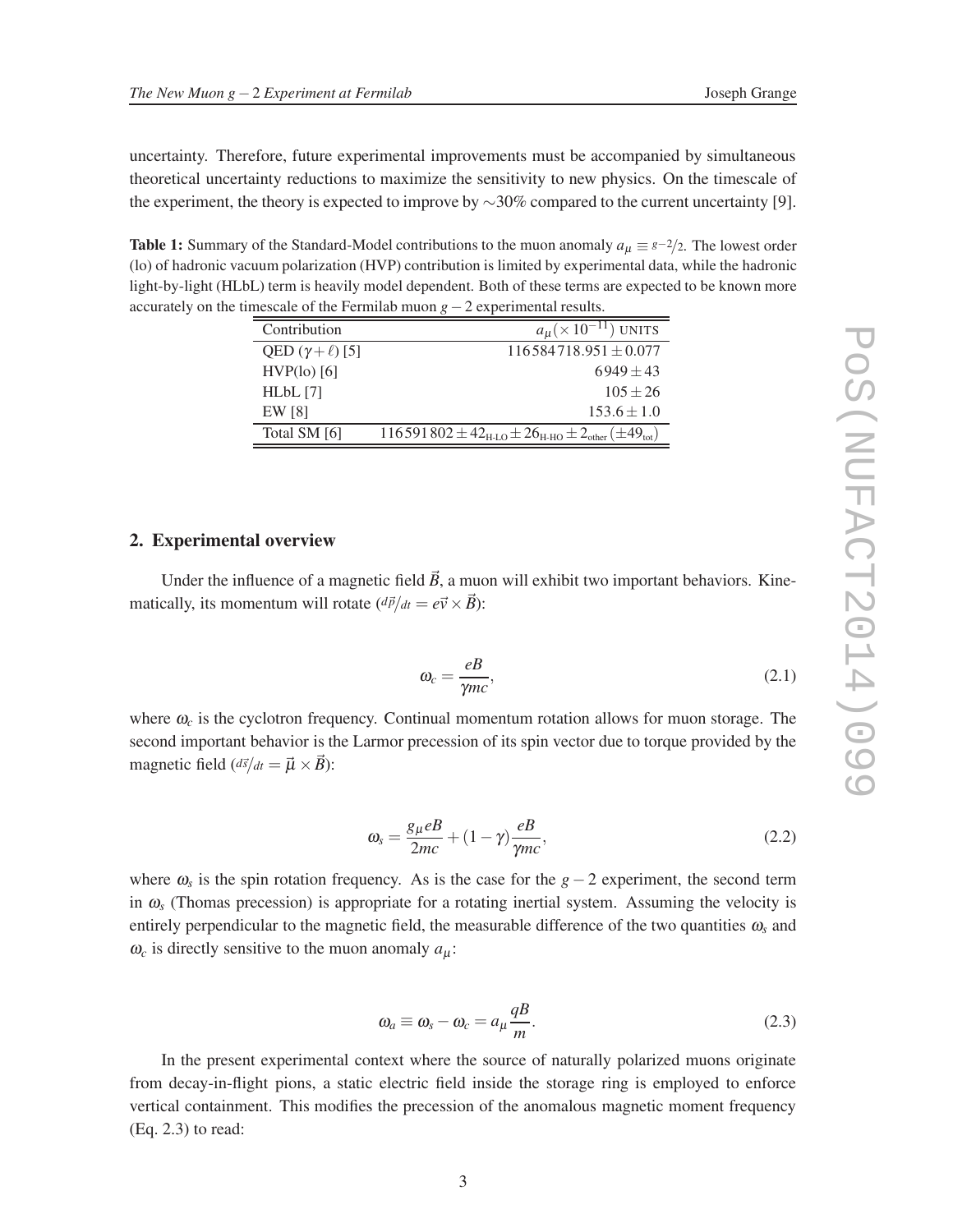

Figure 2: The *g*−2 muon storage ring at BNL.

$$
\omega_a = -\frac{q}{m} \left( a_\mu B - \left[ a_\mu - \frac{1}{\gamma^2 - 1} \right] \frac{|\vec{\beta} \times \vec{E}|}{c} \right). \tag{2.4}
$$

If comparable in size to the first parenthetical term  $a<sub>u</sub>B$ , the second term above would imply large experimental sensitivity to beam dynamics and  $\vec{E}$  field in the determination of  $a_{\mu}$ . Fortunately, a judicious choice of  $\gamma$  minimizes its contribution. Using  $\gamma = \sqrt{\frac{(1+a_\mu)}{a_\mu}} \sim 29.3$  ( $p_\mu = 3.1$  GeV/c) reduces the effective contribution to a small and well-determined correction [9]. This choice of energy determines the relationship between the magnetic field strength and the storage ring radius where the anomalous magnetic moment frequency is observed. The BNL muon *g*− 2 experiment produced a 7.1 m radius storage ring permeated by a highly homogeneous magnetic field of strength 1.45 T. Figure 2 shows a photo of the ring at BNL. It is currently being reassembled at Fermilab.

By exploiting the experience and wealth of experimental techniques used in the E821 measurement, the task ahead of the Fermilab *g*−2 experiment is to measure the muon spin precession frequency and the magnetic field even more accurately while collecting an unprecedented amount of statistics. Table 2 shows an overview of the statistical and systematic uncertainties for the BNL measurement and projections for the Fermilab determination.

Table 2: Summary of experimental uncertainties for the BNL muon *g*−2 measurement and projections for the new experiment at Fermilab. Fractional uncertainties on the quantity  $a_{\mu} = s - 2/2$  are given in units of parts per billion (ppb).

| $\omega_a$ statistics<br>$\omega_a$ systematics | 480<br>180 | 100<br>70 |
|-------------------------------------------------|------------|-----------|
| $\omega_p$ systematics                          | 170        | 70        |
| <b>Total</b>                                    | 540        | 140       |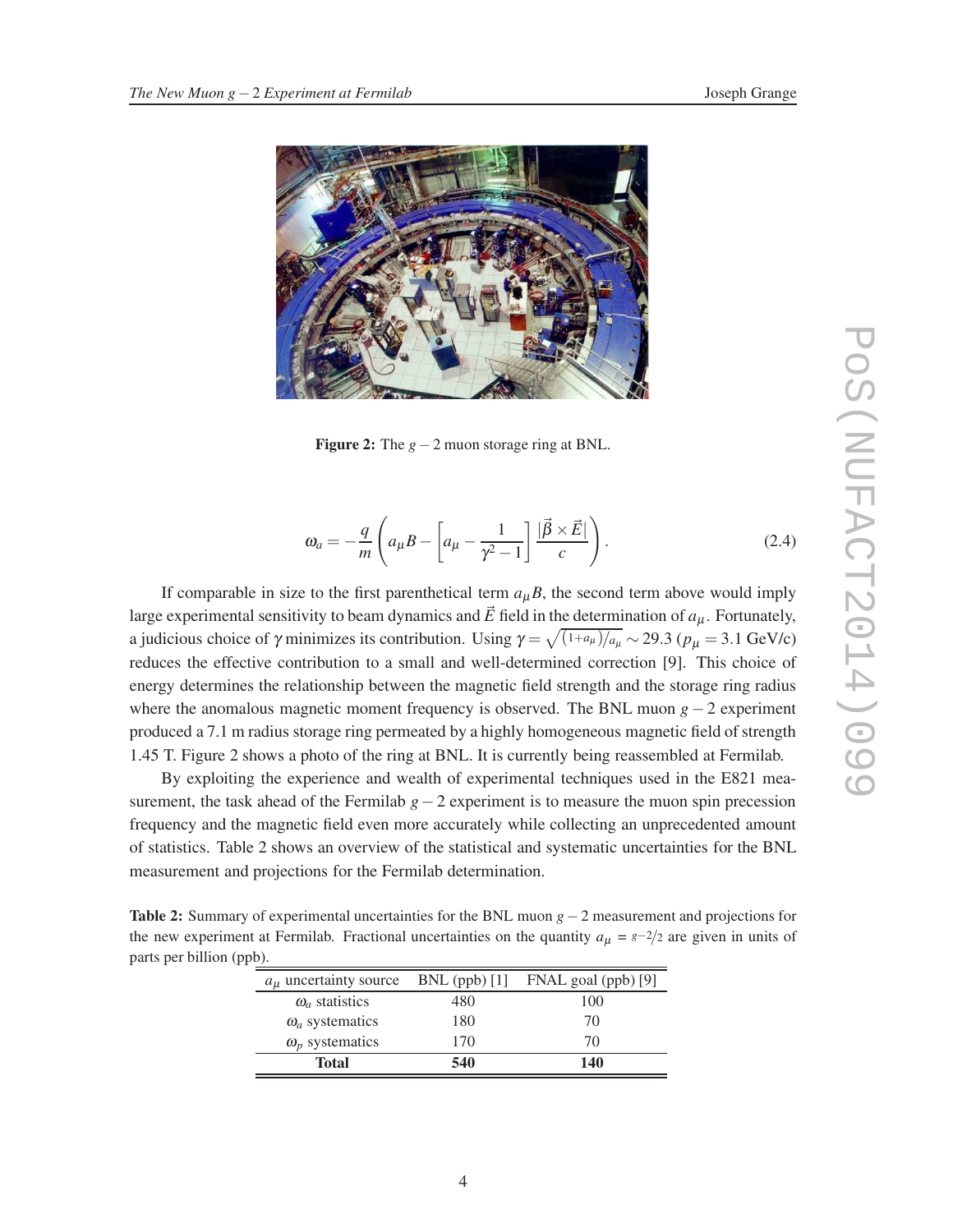

Figure 3: Cross section of the storage ring (left) with the various shimming tools and cross section of a vacuum chamber (right) showing the NMR magnetometers.

#### 3. Magnetic field production and measurement

Superconducting coils in the *g* − 2 experiment carry  $\sim$  5200 A to excite a 1.45 T magnetic field in the storage region. The magnetic field referenced in Eq. 2.3 in practice is the average field experienced by the stored muon distribution. Inevitably, beam dynamics and muon momentum spread lead to a spatial sampling of the storage ring. Therefore, a magnetic field homogeneous in both the longitudinal and transverse dimensions minimizes the need for detailed knowledge of beam dynamics and local field gradients. As shown in Figure 3, a large number of shimming tools that control various aspects of the field is integrated into the surrounding steel for this purpose.

The tools to measure this field are shown in Figure 3, where a cross-section of the vacuum chamber shows the positions of the tools used to measure the resultant field. These tools are wateror petroleum jelly-based nuclear magnetic resonance (NMR) devices [10]. As indicated, almost 400 NMR probes are stationary around the circumference in the ring both on top and on bottom of the vacuum chambers, while a mobile "trolley" device is regularly deployed to directly measure the field distribution in the storage volume during beam-off conditions.

While the NMR probes used to measure the absolute magnetic field are typically precise to  $\sim$  20 parts per billion (ppb), diamagnetic shielding inside the sample volume shift the accuracy by 10's of parts per million (ppm). Therefore, a precise calibration must be performed with a special NMR probe and this must then be carefully transferred to the probes used in the experiment. Various aspects of this delicate procedure dominated the systematic uncertainty of the field measurement for the BNL experiment [1].

In E821 the measurement was limited by statistics. So that the new experiment is not limited by systematics, many of the systematic uncertainties require more careful evaluation [9].

### 4. Spin precession measurement

Recall the self-analyzing weak decay of the muon  $(\mu \to e\nu\bar{\nu})$ : the combination of parity violation with conservation of spin and lepton number results in a correlation between the emitted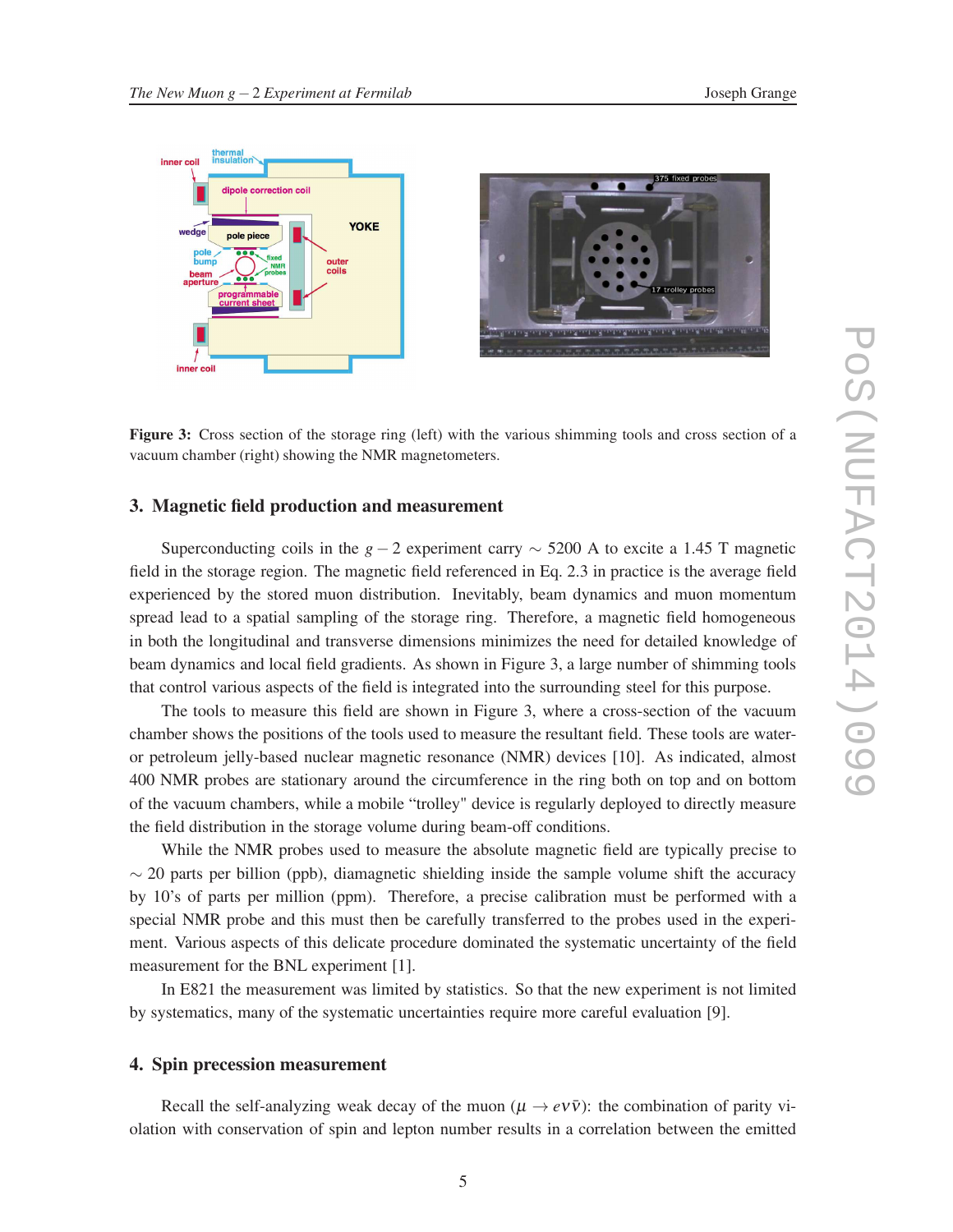

Figure 4: Overhead view of the *g*−2 storage ring as used in the BNL measurement (left) and details of electron detection inside a vacuum chamber (right) including one of the new in-vacuum tracker detectors. The vacuum chambers feature a scalloped shape to minimize multiple scattering prior to detection. Calorimeter stations are marked in the left figure by numbers 1-24. The in-air tracker chamber just upstream of calorimeter station 20 will be replaced by three in-vacuum systems upstream of stations 15, 21 and 3. Also shown are the beam storage and monitoring systems: the inflector [11], electric quadrupole stations (labeled by "Q") [12], collimators ("C"), fiber beam monitors, and kicker magnets ("K") [13].

electron direction and the muon spin direction at the time of decay. Moreover, this correlation is dependent on the electron energy and is maximal for the highest energy decay electrons. The anomalous precession frequency  $\omega_a$  (Eq. 2.3) is then measured by observing the kinematic precession of high-energy ( $> 1.8$  GeV) electrons with a set of 24 segmented and high-density (PbF<sub>2</sub>) calorimeters symmetrically distributed on the ring's interior. Figure 4 shows an overview of the important hardware components inside and outside of the storage volume as implemented in the Brookhaven experiment and also a cartoon of electron detection inside a vacuum chamber.

To recover the amplitude and phase of the *g*−2 precession based on observations of electron kinematics, the new calorimeters must provide good energy and excellent timing resolution. These calorimeters have been thoroughly tested and characterized with an electron beam at SLAC [14], and results indicate their performance will meet the physics requirements. The final configuration will also feature spatial segmentation to reduce pileup and deduce the mean vertical position of the muon beam.

Figure 4 also describes the placement of in-vacuum tracking chambers, which will be located at three locations around the storage ring. These nearly massless detectors ( $\sim 10^{-3}$  X<sub>0</sub>) sit just upstream of the calorimeters and will provide further pileup resolution as well as beam dynamics information that will allow data-based constraints on many beam-related systematic uncertainties [9].

The precession vector  $\vec{\omega}_a$  will be observed for roughly ten muon lifetimes for each fill ( $\sim$ 700µs). Any systematic change in the detection of electron kinematics across this timeframe directly biases the  $\vec{\omega}_a$  measurement. One such effect is provided by the stability of the calorimeter gain, where it will observe rates differing by four orders of magnitude over less than 1 ms. A laser system will be deployed to inject photons into each calorimeter channel and will be compared to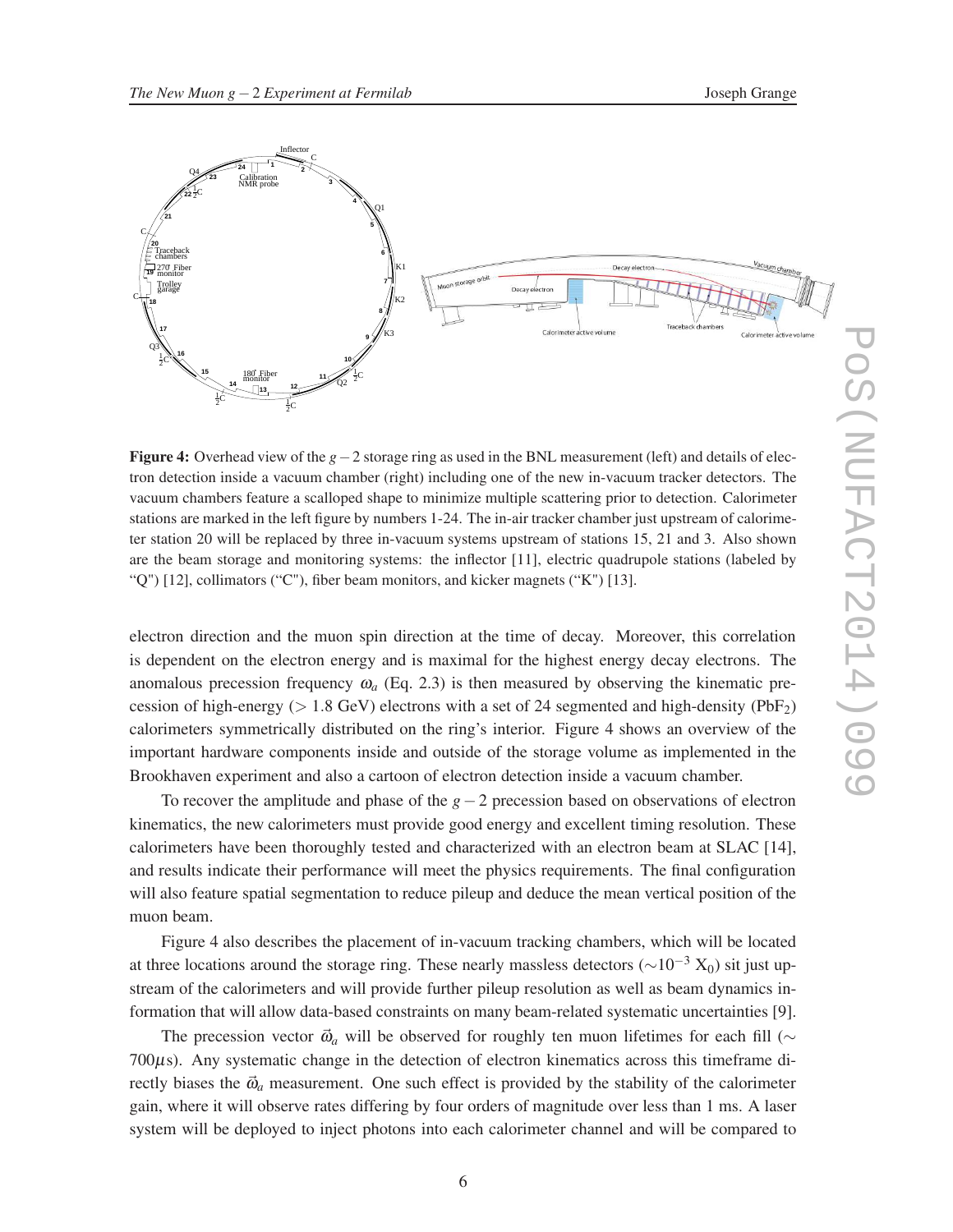the output signals to provide direct energy calibration measurements. To reduce the uncertainty induced by calorimeter gain changes to a negligible level, a sub-per mil accuracy on the measured electron kinematics must be achieved. This requirement is at least an order of magnitude more precise than any previous particle physics based calibration system measurement for the purposes of calorimetry.

# 5. Summary

Many important breakthroughs in the history of particle physics have been incited by precision measurements of fundamental quantities. The BNL muon *g*−2 experiment observed a discrepancy of more than three standard deviations when compared to the SM prediction. This measurement was limited by the collected muon precession statistics and not the technology, so an improved measurement to determine whether the BNL data is a result of new physics or an unlikely statistical fluctuation is compelling.

Though the BNL *g*−2 measurement was not limited by hardware or analysis techniques, the systematic uncertainties encountered there would preclude a dramatic improvement in accuracy if the sole change were increased statistics. Therefore, greater than a two-fold reduction in systematic uncertainties is also planned and poses an important challenge in the coming years.

The Fermilab muon *g*−2 experiment is scheduled to begin collecting production data in early 2017.

# References

- [1] G. W. Bennett *et al.*, "Final Report of the E821 Muon Anomalous Magnetic Moment Measurement at BNL", Phys. Rev. D73, 072003 (2006).
- [2] P. A. M. Dirac, "The Quantum Theory of the Electron", Proc. R. Soc. (London) A117, 610 (1928).
- [3] J. E. Nafe, E. B. Nelson, and I. I. Rabi, "The Hyperfine Structure of Atomic Hydrogen and Deuterium" Phys. Rev. 71, 914 (1947).
- [4] J. Schwinger, "On Quantum-Electrodynamics and the Magnetic Moment of the Electron" Phys. Rev. 73, 416 (1948).
- [5] T. Aoyama, M. Hayakawa, T. Kinoshita, and M. Nio, "Complete Tenth-Order QED Contribution to the Muon *g*−2", Phys. Rev. Lett. 109, 111808 (2012).
- [6] M. Davier, A. Hoecker, B. Malaescu, Z. Zhang, "Reevaluation of the Hadronic Contributions to the Muon g-2 and to alpha(MZ)" Eur. Phys. J. C71, 1515 (2011), Erratum-ibid. C72 (2012) 1874.
- [7] J. Prades, E. de Rafael and A. Vainshtein, "Hadronic Light-by-Light Scattering Contribution to the Muon Anomalous Magnetic Moment", Advanced Series on Directions in High Energy Physics 20 303 (2010); arXiv:0901.0306v1 [hep-ph].
- [8] C. Gnendiger, D. Stöckinger and H. Stöckinger-Kim, Phys. Rev. D88 053005 (2013).
- [9] J. Grange *et al.* (Fermilab muon *g*−2 collaboration), "Muon *g*−2 Technical Design Report", arxiv:XXXX.
- [10] R. Prigl *et al.*, "A High Precision Magnetometer Based on Pulsed NMR", Nucl. Instr. Methods A374, 118 (1996).